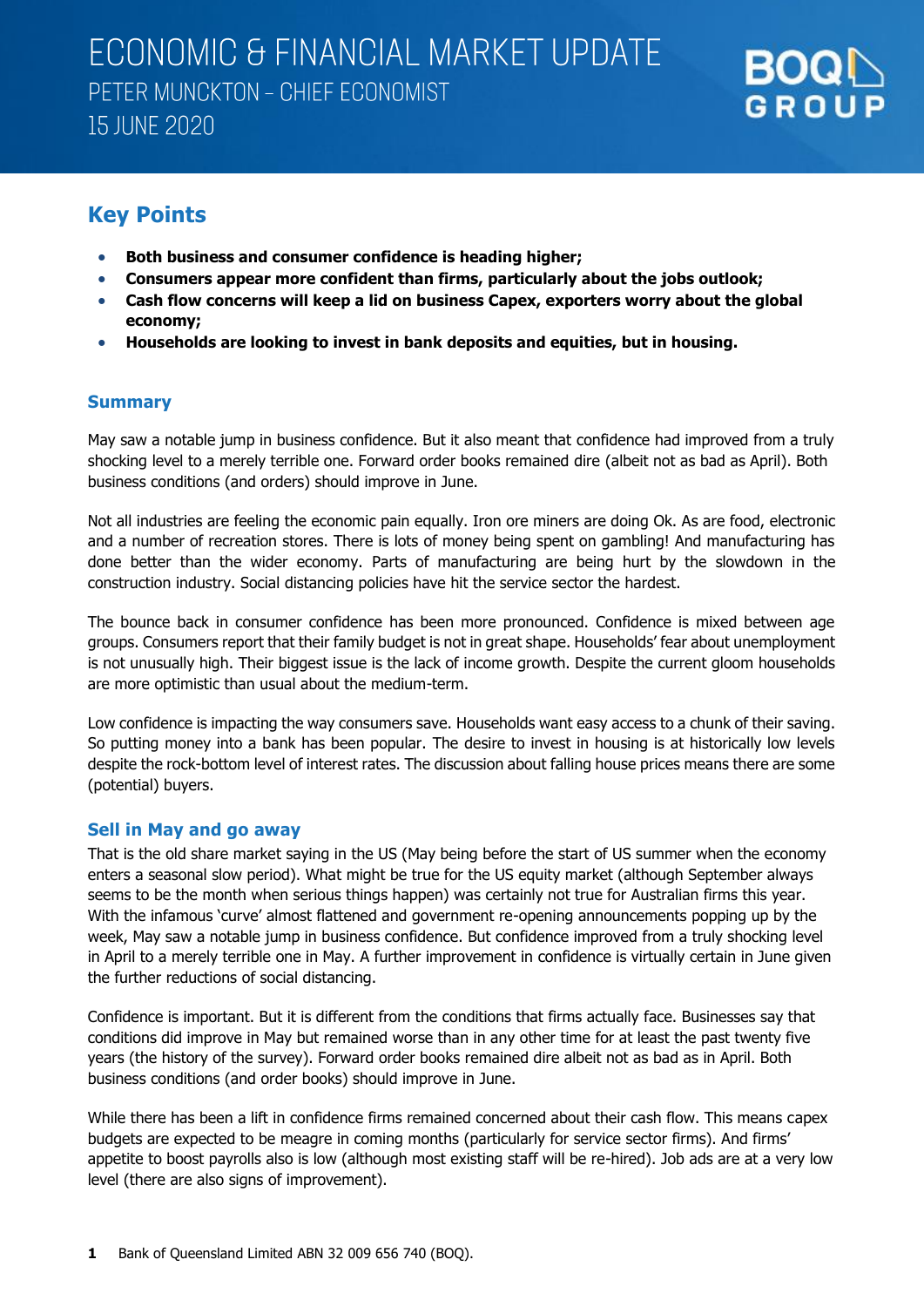A big worry for firms was the export outlook (firms say it worsened in May). The problem will be reduced as the global economy (slowly) re-opens. But many countries (including the US and the UK) have not got on top of the health crisis. The situation is even direr in many Emerging Economies, with worse health systems and less scope for governments to pump up their economy. The economic outlook for most countries is worse than for Australia.

GROUP



Not all industries are feeling the economic pain equally. Iron ore miners are doing Ok. As are food, electronic and a number of recreation stores (bike shops). There is lots of money being spent on gambling! And (as is the case in most countries) manufacturing has done better than the wider economy. In the year before COVID manufacturing was doing fine, with companies reporting rising capacity use. Subsequently, manufacturers have had to meet rising demand for a number of goods (toilet paper, canned fruit, sanitisers, ventilators).

COVID has resulted in some manufacturers being busy while others are not. Many firms in the industry are exporters (or import vital components). They are vulnerable to the chill winds that have hit the global economy (and supply chains).

Others parts of manufacturing are being hurt by the slowdown in the construction industry (activity has fallen for the past five quarters). Residential construction in particular has been suffering, with a very sharp slowing of new orders for both units and dwellings. The Federal Government package is about getting more alterations and additions work done over the next year. Builders have noted a jump of inquiries. How much this translates into actual work done has been a matter for debate.

Rising supply and the weaker economy will hit commercial building (notably for Offices). Approvals for new hotels are also likely to fall over the next couple of years. Building for segments of industrials (logistics and data storage centres) is likely to be stronger.

Social distancing policies have hit the service sector the hardest. And a number of these sectors will be the last bits of the economy to return to 'normal' (transport, food and accommodation services). Service sector companies are making the most savage cuts to capex budgets. They are also the areas of the economy where jobs growth might be the slowest.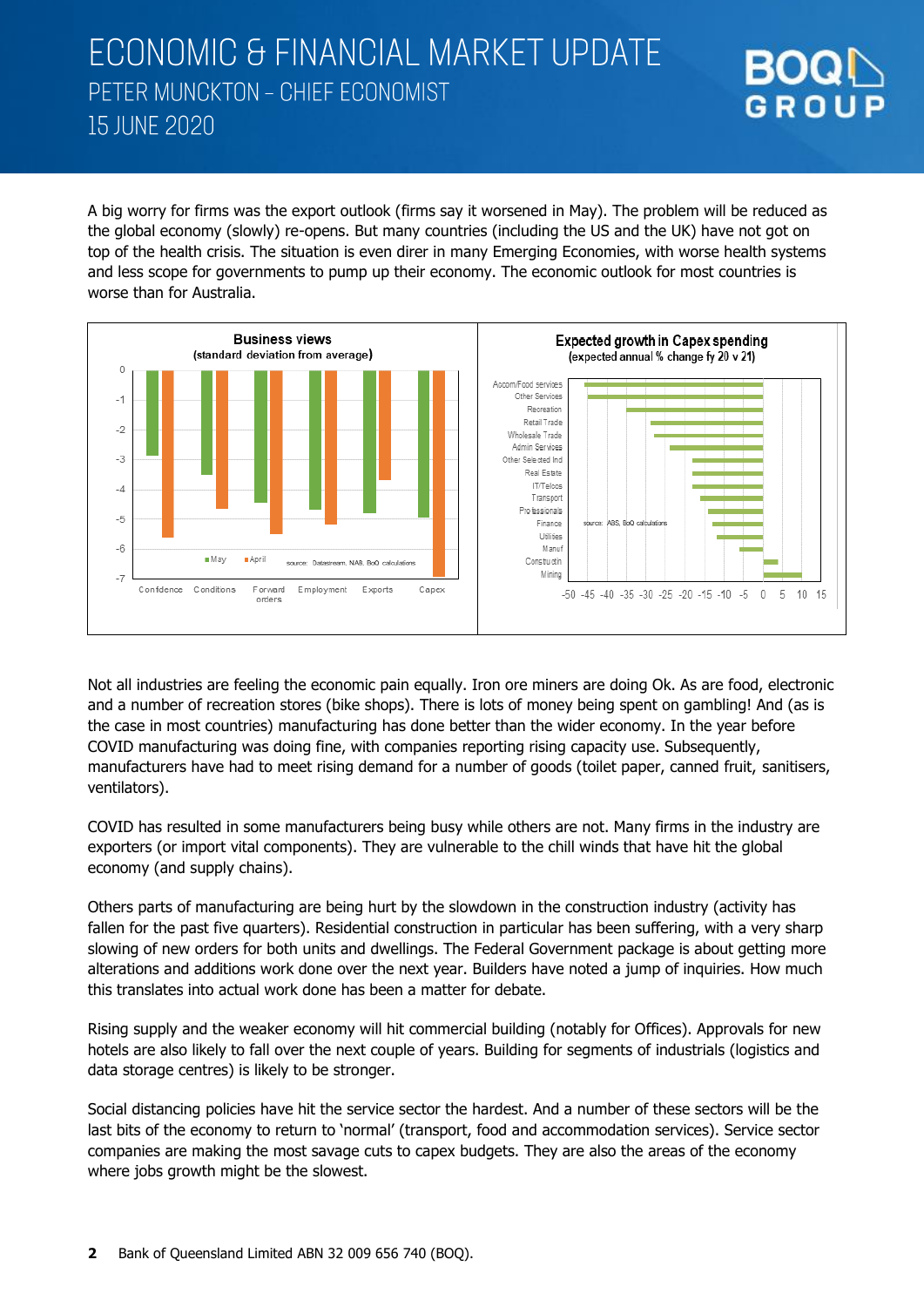



The bounce back in consumer confidence has been more pronounced (albeit still at weak levels). Confidence is mixed between age groups, lower amongst the very young and more experienced workers. These are the age groups most affected by the weaker jobs market. Many older workers have also had the experience of a recession and might be more fearful about the implications.

Consumers report that their family budget is not in great shape. Government support has been a big help to (many) households. Consumers report that they are unlikely to make big purchases (cars). But they can still spend. Transaction data from the Major Banks indicates spending has been rose across a number of categories in May.

Households' fear about unemployment is not unusually high. And this is despite the underutilisation rate hitting a record in April (almost 20%). This lack of concern probably reflects many workers view that they will get their old job back once their business re-opens. In many cases that will be right. Other workers may not be worried because the JobKeeper payments are currently providing a decent level of support. But job ads and employer hiring intentions are at a very low level. Unless they pickup in coming months the level of unemployment could be higher than households' expectations. This could lead to a renewed hit to confidence.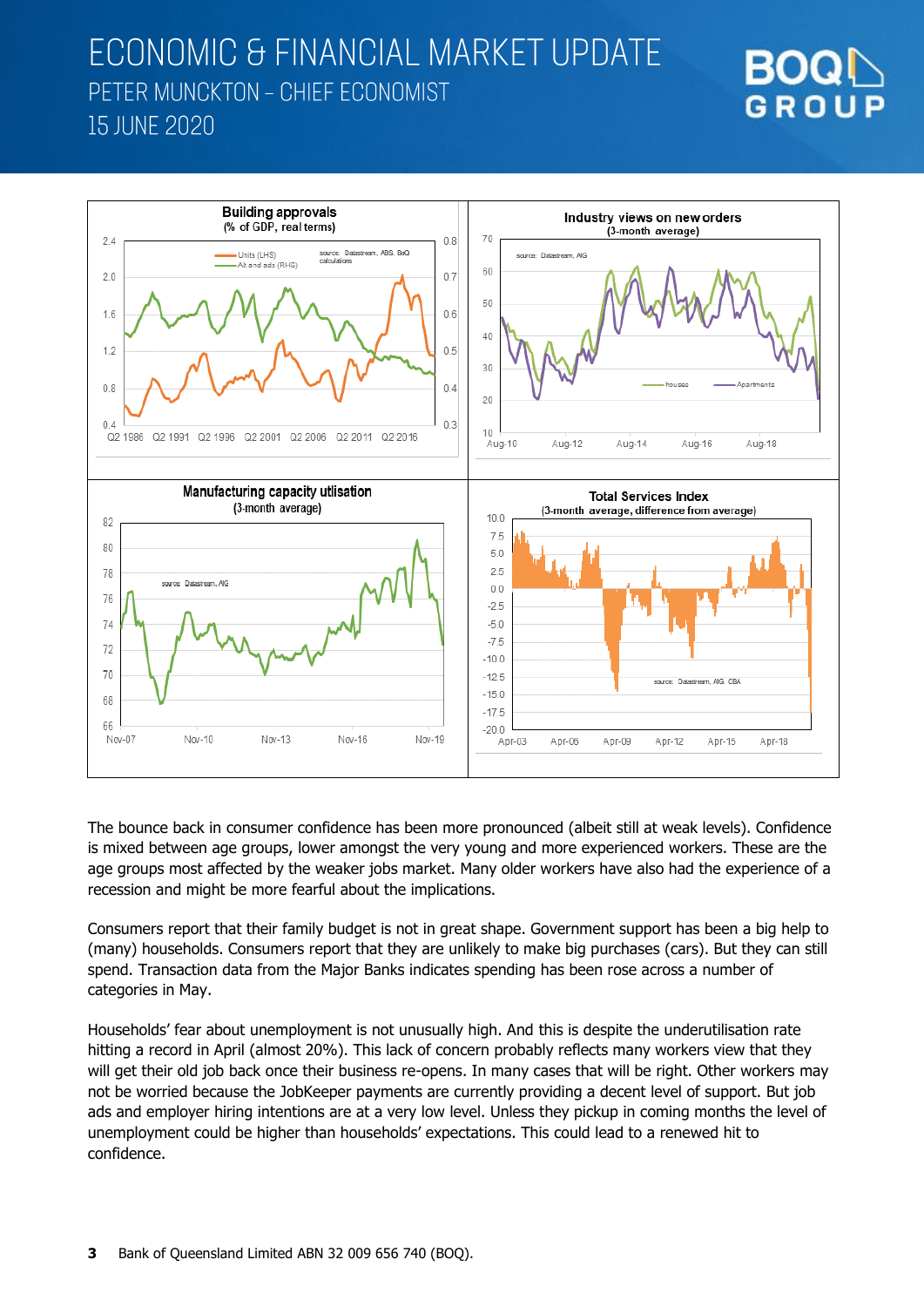The biggest issue for households over recent years has been a lack of income growth. This will remain the case over the next couple of years with a soft labour market and low national income growth. The closure of many shops has meant that consumers have been 'forced savers'. Being able to draw on this saving will help consumption in the coming couple of quarters. But consumers are unlikely to be able to carry the economy unless there is sustained growth of disposable incomes. This argues for the next stage of the income tax cuts to be bought forward.

GROUP

Despite the current gloom households are currently more optimistic than usual about the medium-term economic outlook. Their optimism probably reflects the success that governments have had (to date) in battling the health crisis. Hopefully they have the same success with the economics.

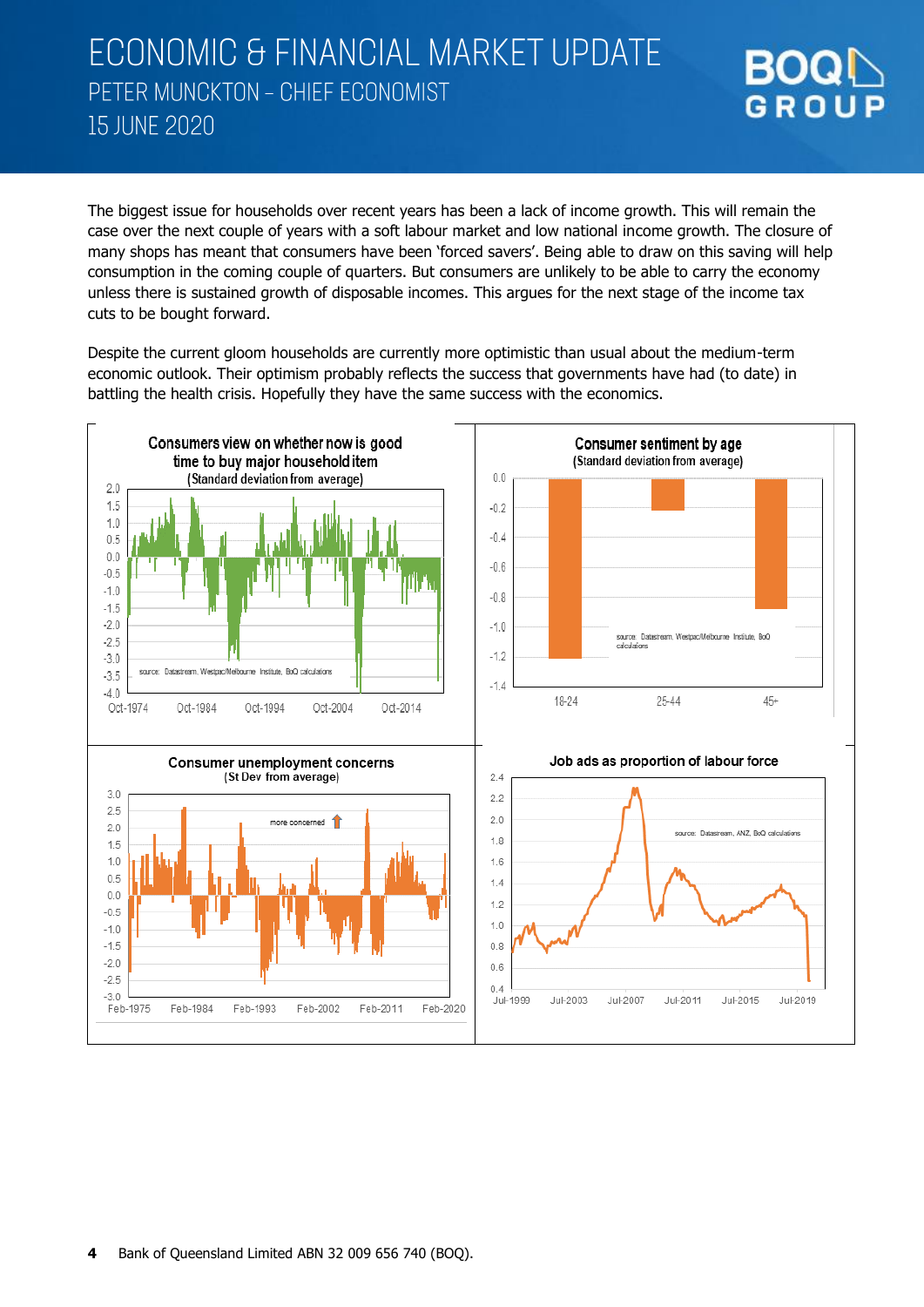

GROUP

Low confidence is also impacting the way consumers save. Understandably in these uncertain times households want easy access to a chunk of their saving. So putting money into a bank has been popular (as seen by the big jump in transaction deposits). Households are also looking more closely at cash management trusts and (even) bonds (also because they provide a slightly better return right now than deposits). More people are investing in equities (households like the potential return although it is unclear whether all of them understand the associated risks).

By contrast the desire to invest in super has fallen with many households wanting access to their money. The desire to maximise cash on hand has also reduced the attractiveness of paying back debt (although the preference of reducing debt remains well above the level seen in the 1990s).

The desire to invest in housing is at historically low levels despite the rock-bottom level of interest rates. House prices look like falling (and most places aren't cheap). And there has been a big increase in rental listings resulting in falling rents and rising vacancies.

The discussion about falling house prices means there are some (potential) buyers (notably in Victoria and NSW). But they need to see value. The value of home loans fell 5% in April, with the decline broadly even across owner occupiers and investors. The decline of loans to first home buyers (owner occupiers) was less dramatic, the buyers most attracted by improved housing affordability.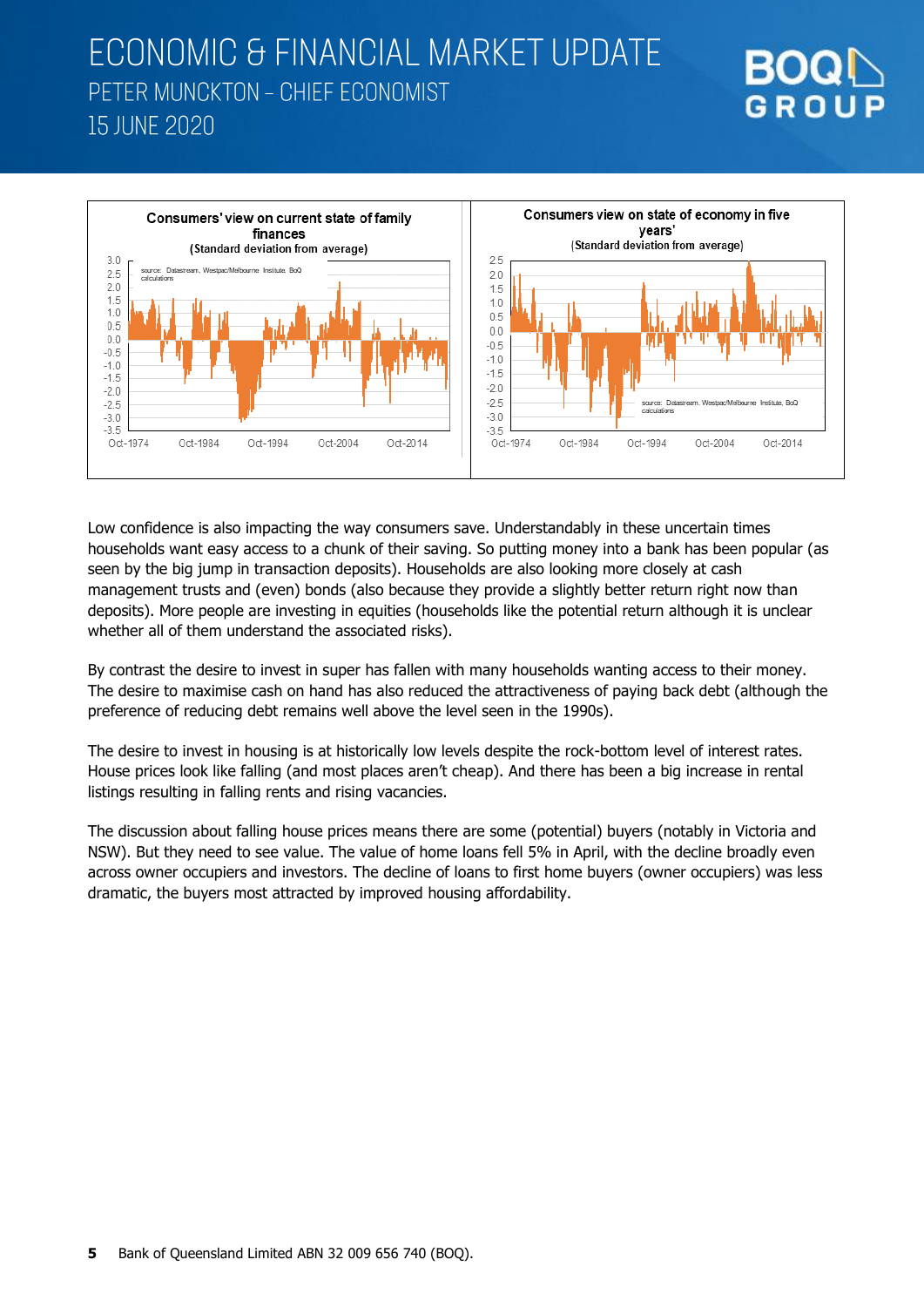



So business and consumers both reported that the slow unfreezing of the economy is leading to rising signs of life. Where the economy was in May/June is not where it needs to be. It will certainly get better in coming